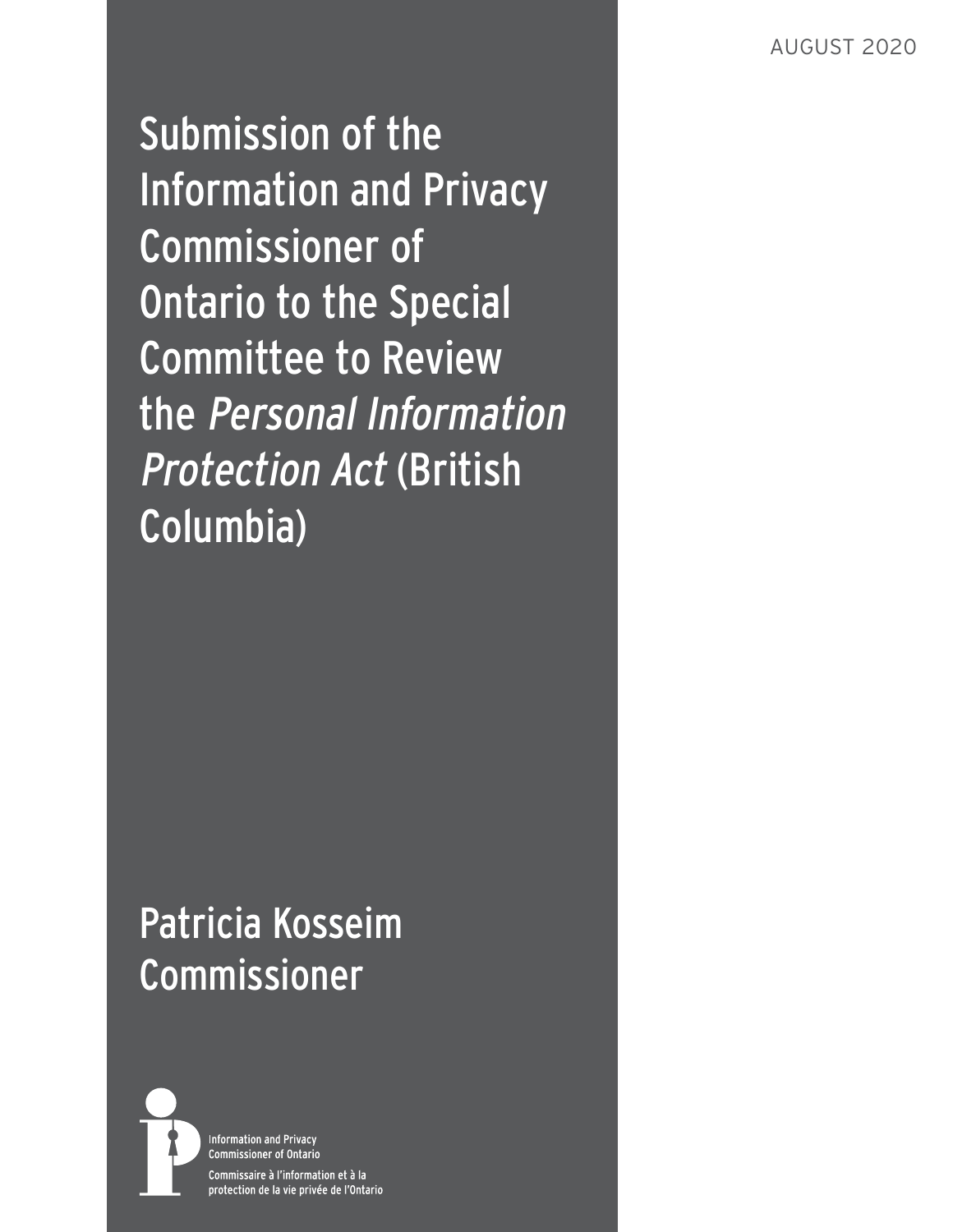# INTRODUCTION

The Special Committee to Review the *Personal Information Protection Act* (*PIPA*) of British Columbia has invited the public to provide input on how the Act is working.<sup>1</sup> The Office of the Information and Privacy Commissioner for British Columbia, in its June 2020 general briefing for the Special Committee, identified the need for mandatory breach reporting and for the ability to levy administrative monetary penalties as two of its most pressing concerns.2 The Information and Privacy Commissioner of Ontario (IPC) makes this submission in order to provide the Special Committee with information about the mandatory breach reporting and administrative penalty provisions found in Ontario's *Personal Health Information Protection Act, 2004* (*PHIPA*) and its regulation (O. Reg. 329/04). As the Special Committee considers possible amendments to *PIPA* and the possible creation of a stand-alone health information privacy law for British Columbia, the IPC offers this information on *PHIPA* as a comparable model that the Special Committee may wish to consider.

In recent years, Ontario has made a number of amendments to *PHIPA* to account for the fact that personal health information is collected, used and disclosed in an increasingly digital format, and that various health care providers must increasingly share individuals' personal health information with one another in order to deliver care in a coordinated, effective manner.

For example, recent amendments to *PHIPA* were designed to facilitate the sharing of personal health information among members of Ontario Health Teams (a new way of organizing and delivering care in the province) by expanding the definition of "health information custodian" to include a "person or entity that is part of an Ontario Health Team and that provides a home and community care service …" Another amendment (and a forthcoming regulation that will correspond to it) will set out the ways in which health information custodians can provide personal health information to "consumer electronic services providers" (e.g. health-related apps used by individuals) in order to enable more innovative means of obtaining health services. Yet a further amendment will allow Ontario Health to provide personal health information to a coroner in relation to an investigation conducted under Ontario's *Coroners Act*.

However, enabling greater sharing of personal health information among more actors in the health system also exposes that information to greater risks, such as cyber security risks or unauthorized access. The Ontario Premier's Council on Improving Healthcare and Ending Hallway Medicine recommended that "[m]odernized legislation should

<sup>1</sup> Special Committee to Review the *Personal Information Protection Act*, **[https://www.leg.bc.ca/](https://www.leg.bc.ca/parliamentary-business/committees/41stParliament-5thSession-pipa) [parliamentary-business/committees/41stParliament-5thSession-pipa](https://www.leg.bc.ca/parliamentary-business/committees/41stParliament-5thSession-pipa)**.

<sup>2</sup> Information and Privacy Commissioner for British Columbia, "General Briefing for the Special Committee to Review the Personal Information Protection Act" (June 2020), pp. 10-11, **[https://www.oipc.bc.ca/special](https://www.oipc.bc.ca/special-reports/2426)[reports/2426](https://www.oipc.bc.ca/special-reports/2426)**.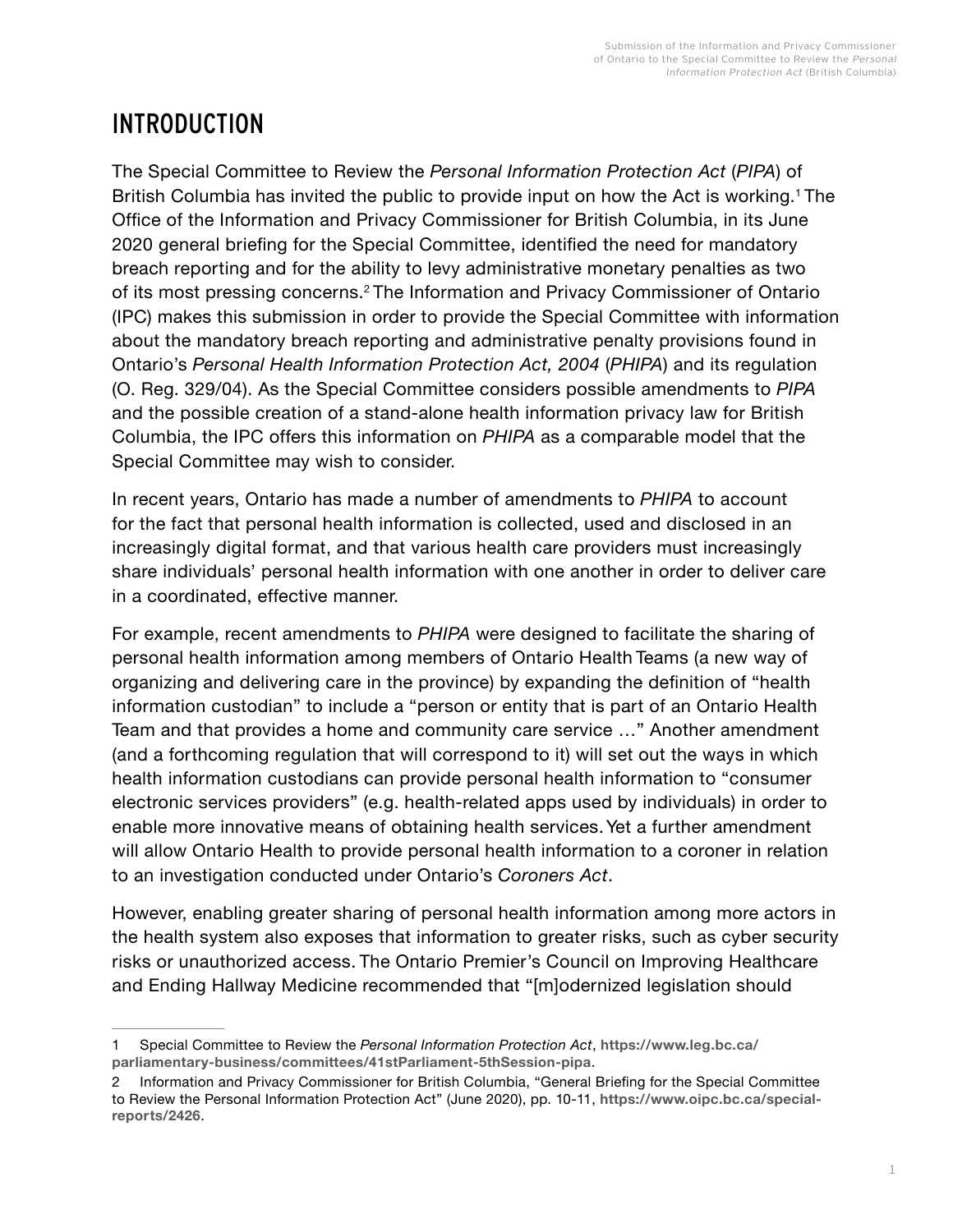find the right balance between improving comprehensive access to personal health information and keeping the information secure."3

The IPC agrees that strong oversight and security safeguards to protect individuals' personal health information are integral components of a modern and effective health information protection regime. Given the fundamental changes to the way health care is delivered in Ontario, the IPC has remarked that "it is of utmost importance that appropriate frameworks and safeguards be put in place to protect the privacy and access rights of Ontarians and to ensure accountability and transparency within the health system."<sup>4</sup>

Recognizing the need to counterbalance the added security risks associated with increasing access to personal health information, the Ontario government strengthened the mandatory breach reporting regime under *PHIPA* in 2017 to include an explicit reporting mechanism to the IPC. More recently, the Ontario government passed Bill 188, *Economic and Fiscal Update Act, 2020* which amended *PHIPA* to include the doubling of fines for offences and the creation of an administrative penalty scheme to encourage compliance on the one hand, and dissuade illicit behaviour on the other.<sup>5</sup>

These administrative penalties and the strengthened mandatory breach reporting scheme are two components of *PHIPA* that help ensure the accountability of health information custodians with respect to the personal health information in their custody or under their control. Part A of this submission describes the various forms of breach reporting mandated by *PHIPA*, and Part B discusses the details of the new administrative penalty scheme.

## A. MANDATORY BREACH REPORTING

### 1. REPORTING TO THE INDIVIDUAL

Since its enactment in 2004, *PHIPA* has contained a requirement for a health information custodian to notify an individual in the event of a breach of that individual's personal health information. The 2004 version of this provision read:

"… a health information custodian that has custody or control of personal health information about an individual shall notify the individual at the first reasonable

<sup>3</sup> "A Healthy Ontario: Building a Sustainable Health Care System – 2nd Report from the Premier's Council on Improving Healthcare and Ending Hallway Medicine" (June 2019), p. 20, **[https://files.ontario.ca/moh-healthy](https://files.ontario.ca/moh-healthy-ontario-building-sustainable-health-care-en-2019-06-25.pdf)[ontario-building-sustainable-health-care-en-2019-06-25.pdf](https://files.ontario.ca/moh-healthy-ontario-building-sustainable-health-care-en-2019-06-25.pdf)**.

<sup>4</sup> Comments of the Information and Privacy Commissioner of Ontario on Bill 74 (March 29, 2019), p. 1, **<https://www.ipc.on.ca/wp-content/uploads/2019/04/2019-03-bill-74.pdf>**.

<sup>5</sup> Bill 188, *Economic and Fiscal Update Act*, 2020, Sched. 6.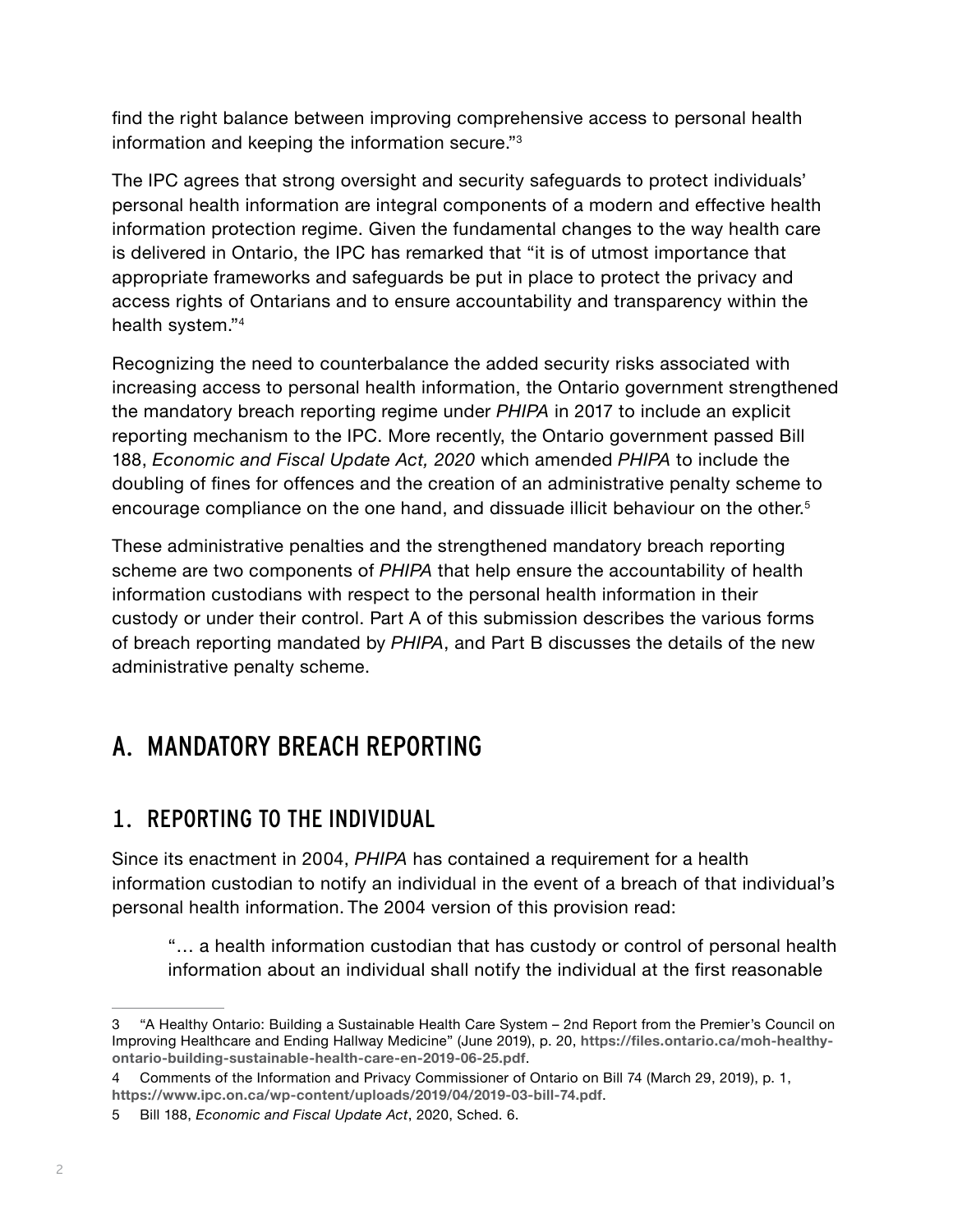opportunity if the information is stolen, lost, or accessed by unauthorized persons."<sup>6</sup>

Since 2004, the provision was reworded and expanded upon, so that it currently reads:

"… if personal health information about an individual that is in the custody or control of a health information custodian is stolen or lost or if it is used or disclosed without authority, the health information custodian shall,

(a) notify the individual at the first reasonable opportunity of the theft or loss or of the unauthorized use or disclosure; and

(b) include in the notice a statement that the individual is entitled to make a complaint to the Commissioner under Part VI."<sup>7</sup>

The individual notice requirement acknowledges the fact that individuals have an interest in the confidentiality of their personal health information that is in the custody or control of a health information custodian and their privacy with respect to that information. They have the right to know when that confidentiality or privacy might have been compromised; they play an active role in helping contain the breach and mitigating its adverse impacts; and they have the right to make a complaint to the IPC.

## 2. REPORTING TO THE IPC

There are two mechanisms by which health information custodians are required to report breaches to the IPC. First, if the circumstances surrounding a breach meet the requirements prescribed in the regulation to *PHIPA*, custodians must report details of that specific breach to the IPC when the breach occurs. Second, custodians must provide the IPC with an annual statistical report of all breaches that have occurred in the past year. Each of these two reporting mechanisms is described in turn below.

#### A. NOTICE TO THE IPC UNDER SUBSECTION 12 (3) OF PHIPA

Effective October 1, 2017, health information custodians are required to notify the IPC of only *significant* instances of theft, loss, or unauthorized use or disclosure of personal health information.<sup>8</sup> Therefore not every incident that requires notice to the individual will necessarily require notice to the IPC. The regulation under *PHIPA* sets out, in section 6.3, the seven circumstances in which notice to the IPC is required. This notice is required if:

<sup>6</sup> *PHIPA*, subsection 12 (2) [historical version of November 1, 2004].

<sup>7</sup> *PHIPA*, subsection 12 (2).

<sup>8</sup> *PHIPA*, subsection 12 (3) and O. Reg. 329/04, section 6.3.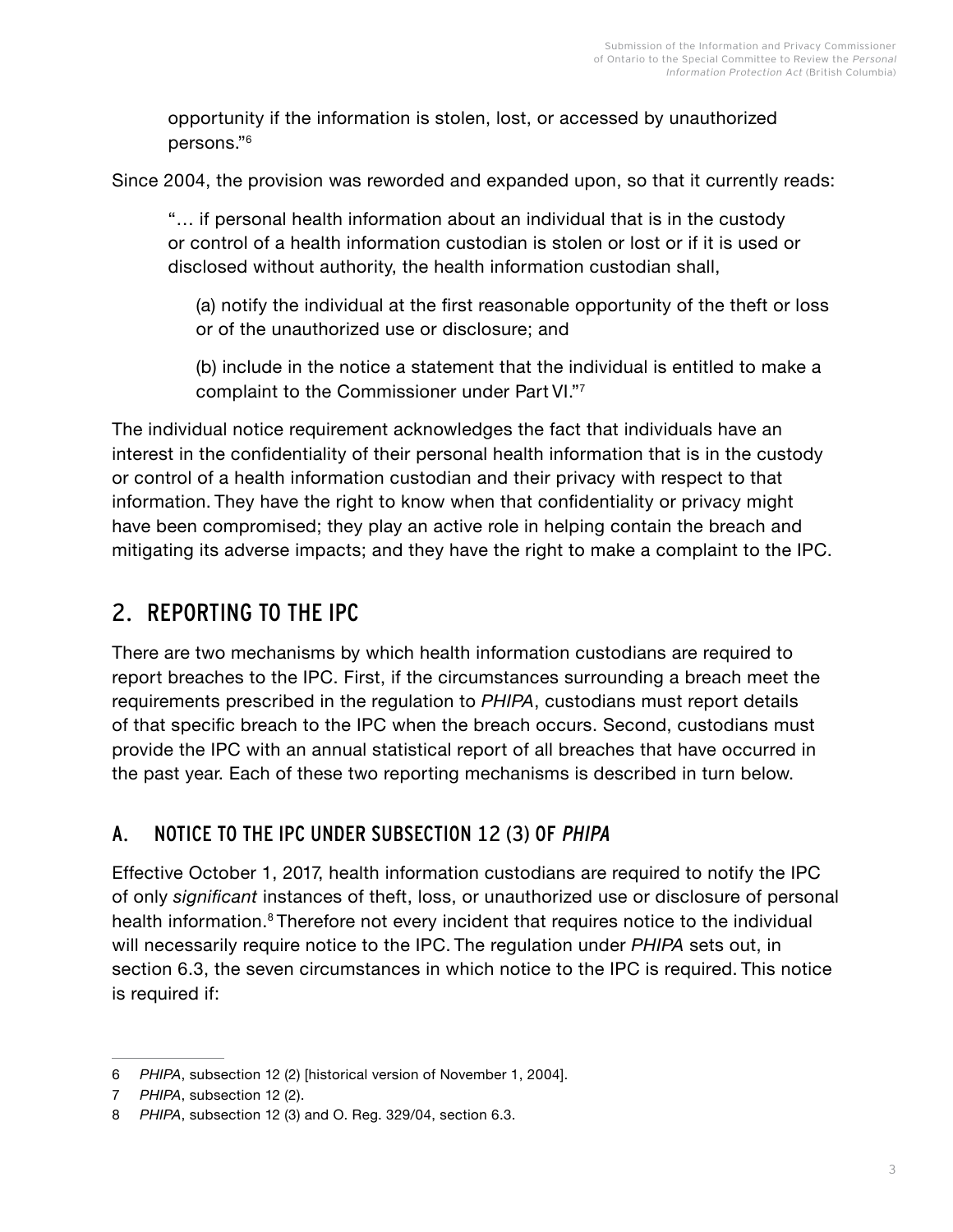- 1. The health information custodian has reasonable grounds to believe that personal health information in the custodian's custody or control was used or disclosed without authority by a person who knew or ought to have known that they were using or disclosing the information without authority.
- 2. The health information custodian has reasonable grounds to believe that personal health information in the custodian's custody or control was stolen.
- 3. The health information custodian has reasonable grounds to believe that, after an initial loss or unauthorized use or disclosure of personal health information in the custodian's custody or control, the personal health information was or will be further used or disclosed without authority.
- 4. The loss or unauthorized use or disclosure of personal health information is part of a pattern of similar losses or unauthorized uses or disclosures of personal health information in the custody or control of the health information custodian.
- 5. The health information custodian is required to give notice to a College<sup>9</sup> of an event described in section 17.1 of the Act that relates to a loss or unauthorized use or disclosure of personal health information.
- 6. The health information custodian would be required to give notice to a College, if an agent of the health information custodian were a member of the College, of an event described in section 17.1 of the Act that relates to a loss or unauthorized use or disclosure of personal health information.
- 7 The health information custodian determines that the loss or unauthorized use or disclosure of personal health information is significant after considering all relevant circumstances, including the following:
	- i. Whether the personal health information that was lost or used or disclosed without authority is sensitive.
	- ii. Whether the loss or unauthorized use or disclosure involved a large volume of personal health information.
	- iii. Whether the loss or unauthorized use or disclosure involved many individuals' personal health information.
	- iv. Whether more than one health information custodian or agent was responsible for the loss or unauthorized use or disclosure of the personal health information.<sup>10</sup>

<sup>9</sup> In this section, "College" means a College as defined in subsection 17.1 (1) of *PHIPA*.

<sup>10</sup> O. Reg. 329/04, subsection 6.3 (1).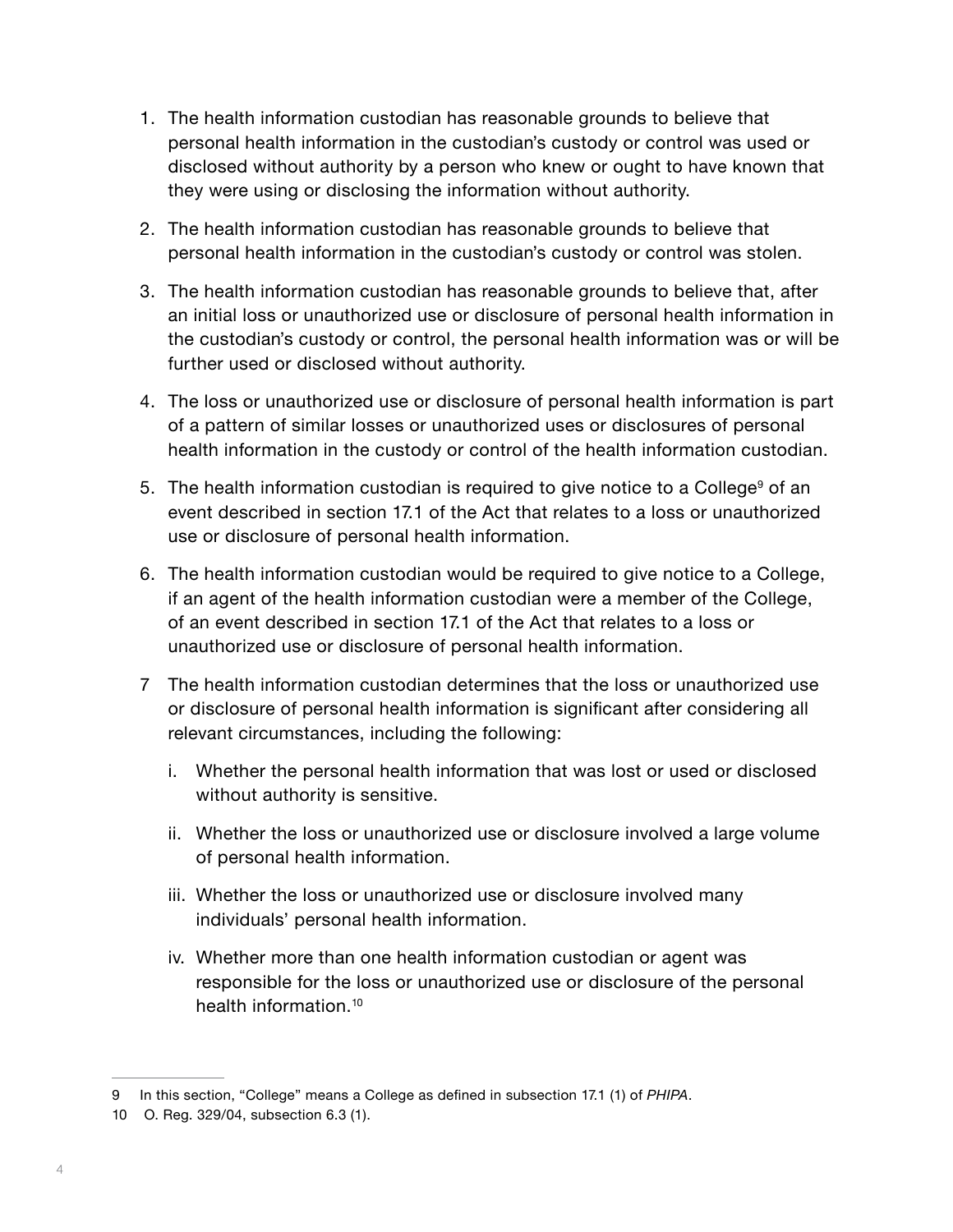The IPC has posted on its website a document titled "Reporting a Privacy Breach to the IPC: Guidelines for the Health Sector," which interprets section 6.3 and provides instructions on how to notify the IPC.<sup>11</sup>

The above regulation went into effect on October 1, 2017. From October to December 2017, the number of reported breaches more than doubled to 125, when compared with 58 during the same time period in 2016.<sup>12</sup> In terms of the full calendar year of 2017, the number of self-reported breaches amounted to 322, and rose to 506 in 2018<sup>13</sup> and 564 in 2019.14

#### B. ANNUAL REPORT TO THE IPC

In addition to the requirement to report these significant breaches at the time they occur, there is a separate requirement to provide the IPC with an annual report on the total number of all breaches that have occurred in the previous calendar year. Section 6.4 of the regulation under *PHIPA* states that by March 1 of each year, a health information custodian shall provide the IPC with a report setting out the number of times in the previous calendar year that each of the following occurred:

- 1. Personal health information in the custodian's custody or control was stolen.
- 2. Personal health information in the custodian's custody or control was lost.
- 3. Personal health information in the custodian's custody or control was used without authority.
- 4. Personal health information in the custodian's custody or control was disclosed without authority.<sup>15</sup>

The health information custodian must count all thefts, losses, and unauthorized uses and disclosures, even if the custodian was not required to report them under section 6.3 of the regulation.

The IPC has posted on its website a document titled "Annual Reporting of Privacy Breach Statistics to the Commissioner: Requirements for the Health Sector," which explains section 6.4 and provides instructions on how to prepare the annual report.<sup>16</sup> For each of the four categories (theft, loss, use with authority, and disclosure without

<sup>11</sup> **[https://www.ipc.on.ca/wp-content/uploads/2017/08/2019-health-privacy-breach-notification](https://www.ipc.on.ca/wp-content/uploads/2017/08/2019-health-privacy-breach-notification-guidelines.pdf)[guidelines.pdf](https://www.ipc.on.ca/wp-content/uploads/2017/08/2019-health-privacy-breach-notification-guidelines.pdf)**.

<sup>12</sup> 2017 Annual Report of the IPC, p. 33, **[https://www.ipc.on.ca/wp-content/uploads/2018/06/ar-2017-e](https://www.ipc.on.ca/wp-content/uploads/2018/06/ar-2017-e-web.pdf)[web.pdf](https://www.ipc.on.ca/wp-content/uploads/2018/06/ar-2017-e-web.pdf)**.

<sup>13</sup> 2018 Annual Report of the IPC, p. 24, **<https://www.ipc.on.ca/wp-content/uploads/2019/06/ar-2018-e.pdf>**. 14 2019 Statistical Report of the IPC, p. 71, **[https://www.ipc.on.ca/wp-content/uploads/2020/03/ar-2019](https://www.ipc.on.ca/wp-content/uploads/2020/03/ar-2019-stats-e.pdf) [stats-e.pdf](https://www.ipc.on.ca/wp-content/uploads/2020/03/ar-2019-stats-e.pdf)**.

<sup>15</sup> O. Reg. 329/04, subsection 6.4 (1).

<sup>16</sup> **<https://www.ipc.on.ca/wp-content/uploads/2017/11/annual-breach-statistics-rptg-2.pdf>**.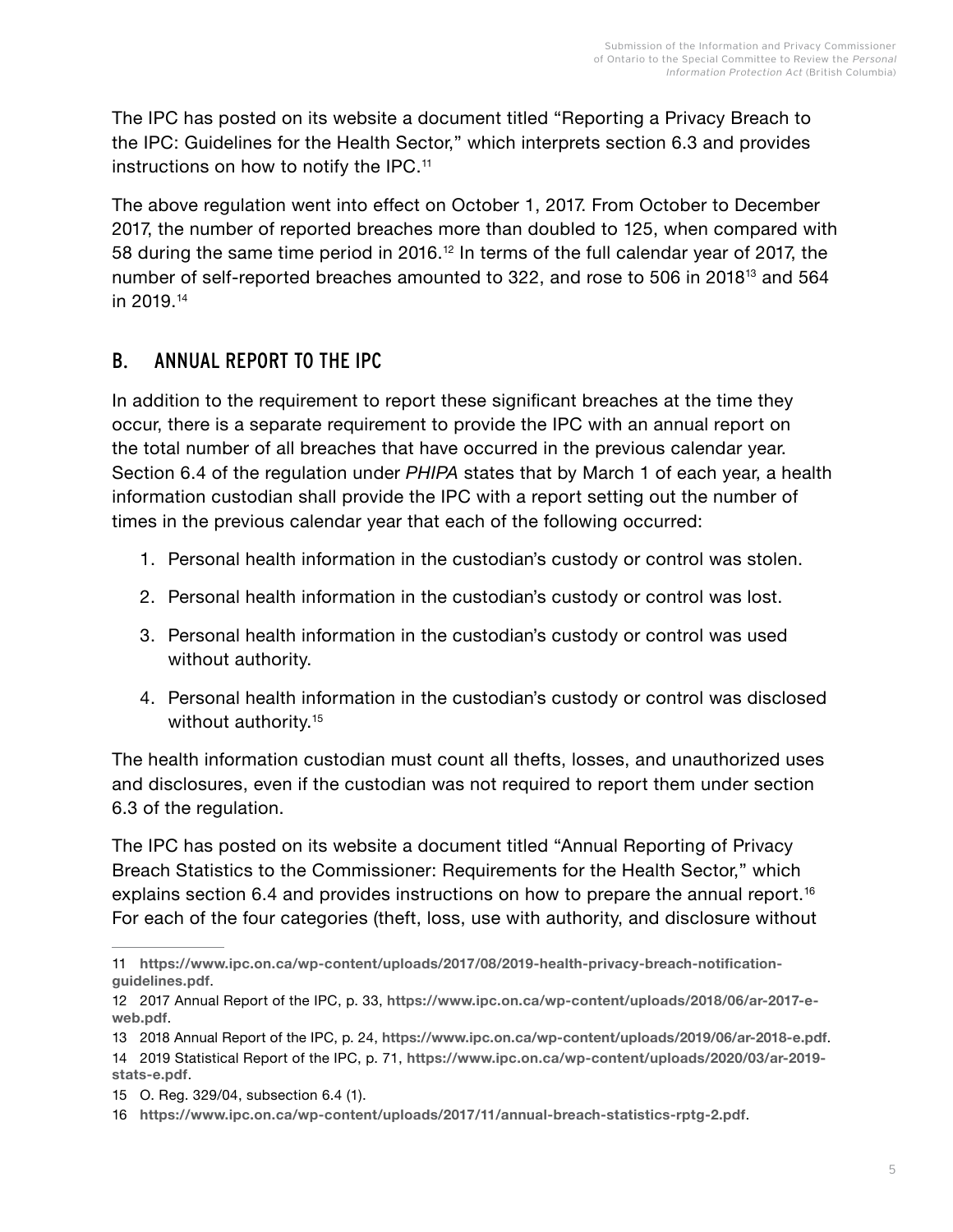authority), custodians are required to sort the breaches further into sub-categories set out by the IPC. For example, under the "theft" category, custodians must track whether the theft was by an internal party, was by a stranger, was the result of a ransomware attack, and so forth.

The first annual report was due on March 1, 2019, which means that the first calendar year for which custodians were required to track these statistics was 2018. For the 2018 calendar year, over 800 custodians submitted annual reports to the IPC. Collectively, these reports indicated that there were 11,278 incidences of personal health information breaches in 2018.17 For 2019, the submitted annual reports indicated that there were 12,282 incidences of personal health information breaches.<sup>18</sup> Full statistics in spreadsheet format are available for download on the IPC's website.<sup>19</sup>

Breach reporting gives the IPC a high-level overview of the volume and types of breaches that are occurring across the health sector in Ontario and, when necessary, enables the IPC to take steps to minimize systemic issues that regularly lead to breaches. Such steps might include issuing guidance, lobbying for amendments to *PHIPA* and its regulation, and consulting with the government and providers as appropriate.

For example, the IPC had long been aware that there were many breaches relating to the transmission of personal health information by fax, but the annual statistical reports from custodians highlighted how serious the problem is. This prompted the IPC, in its 2018 Annual Report, to remark that over 6,000 of 11,278 health information privacy breaches reported for that year were due to misdirected faxes, and to call for Ontario to implement a strategy to eliminate or reduce dependence on fax machines in the health care context.20

Similarly, even before the self-reporting requirements were added to *PHIPA*, the IPC had identified "snooping" (i.e., unauthorized access by health professionals) as a significant category of health information privacy breaches.<sup>21</sup> In 2018, the mandated self-reports showed this to be true: that year, 120 of the 506 self-reported breaches were snooping incidents. In its 2018 Annual Report, the IPC noted that custodians have increasingly sophisticated and effective methods to detect snooping.<sup>22</sup> The IPC also expressed support for one health care provider's pilot of artificial intelligence

<sup>17</sup> 2018 Annual Report of the IPC, pp. 24-25.

<sup>18</sup> 2019 Statistical Report of the IPC, p. 71.

<sup>19</sup> 2019 Annual Report Downloads, under "Full statistics for 2019," **[https://www.ipc.on.ca/2019-annual](https://www.ipc.on.ca/2019-annual-report/2019-annual-report-downloads/)[report/2019-annual-report-downloads/](https://www.ipc.on.ca/2019-annual-report/2019-annual-report-downloads/)**.

<sup>20</sup> 2018 Annual Report of the IPC, p. 31.

<sup>21</sup> IPC, "Detecting and Deterring Unauthorized Access to Personal Health Information" (January 2015), **[https://www.ipc.on.ca/wp-content/uploads/Resources/Detect\\_Deter.pdf](https://www.ipc.on.ca/wp-content/uploads/Resources/Detect_Deter.pdf)**.

<sup>22</sup> 2018 Annual Report of the IPC, p. 24.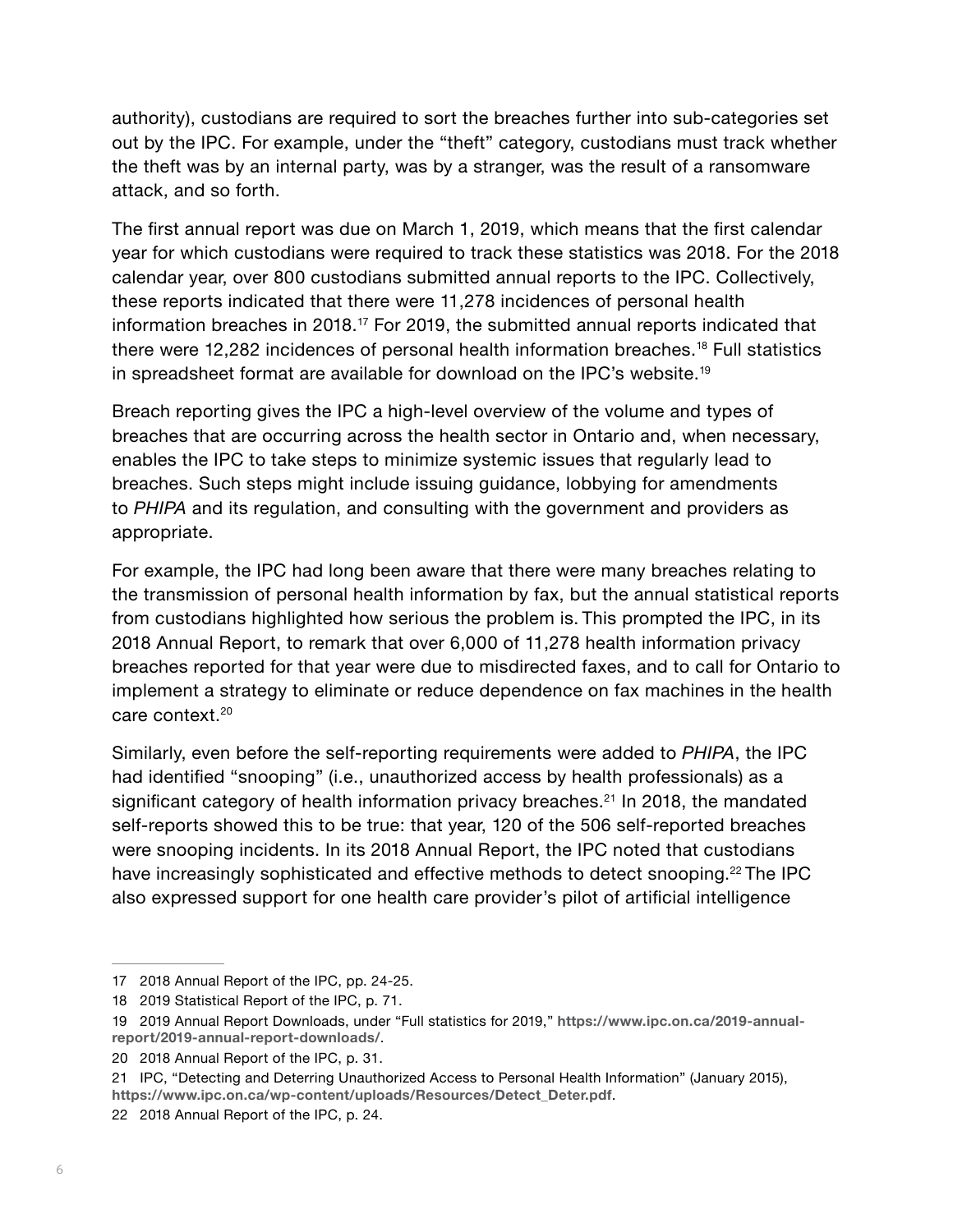technology that can identify possible cases of snooping by detecting and interpreting network activity.<sup>23</sup>

In March 2020, a section on electronic audit logs (section 10.1), was added to *PHIPA*. When this section comes into force, it will require any custodian that uses electronic means to collect, use, disclose, modify, retain or dispose of personal health information to maintain, audit, and monitor an electronic audit log. Among other things, this log must capture the identity of all persons who have electronically viewed a record of personal health information, the type of information that was viewed, and the date and time it was viewed. The custodian must provide the log to the IPC upon request. The IPC welcomed section 10.1 as "a significant step toward strengthened patient privacy."<sup>24</sup>

## B. ADMINISTRATIVE PENALTIES

The IPC does not yet have firsthand experience in issuing administrative penalties, but will soon have the ability to issue them. As noted above, provisions were added to PHIPA in March 2020 that will allow the IPC to impose administrative penalties.<sup>25</sup> These administrative penalty provisions are in addition to the longstanding "Offences" provision (section 72 of *PHIPA*). Section 72 provides that a person who is convicted of an offence is liable to a fine,26 but successful prosecutions of offences under *PHIPA* have been rare. Furthermore, the IPC does not lead the prosecution of an offence under *PHIPA*, instead referring the matter to the Attorney General for prosecution. In contrast, administrative penalties offer a more efficient, direct way for the IPC to enforce compliance, without involving the courts.

The administrative penalty provisions fit into the existing structure of the IPC's review and order-making powers. In the existing structure, if the IPC has reasonable grounds to believe—or receives a complaint from someone who has reasonable grounds to believe—that a person has contravened or is about to contravene *PHIPA* or its regulations, the IPC may conduct a review. After conducting such a review, the IPC may make an order directing the person to perform specific actions (e.g., dispose of records collected in contravention of *PHIPA*). In March 2020, the new dimension was added to this order-making power: the power to order the person to pay an administrative penalty if the IPC is of the opinion that the person has contravened *PHIPA* or its

<sup>23</sup> 2018 Annual Report of the IPC, pp. 26 and 31.

<sup>24</sup> IPC Blog, "How government's response to COVID-19 ushered in new privacy protections" (March 31, 2019), **<https://www.ipc.on.ca/how-governments-response-to-covid-19-brought-in-new-privacy-protections/>**. 25 Bill 188, *Economic and Fiscal Update Act, 2020*, Sched. 6.

<sup>26</sup> As of March 25, 2020, the maximum fine for a natural person is \$200,000, and the maximum fine for other persons is \$1,000,000. Natural persons are also liable to a term of imprisonment of not more than one year, in addition to or instead of a fine. See subsection 72 (2) of *PHIPA*.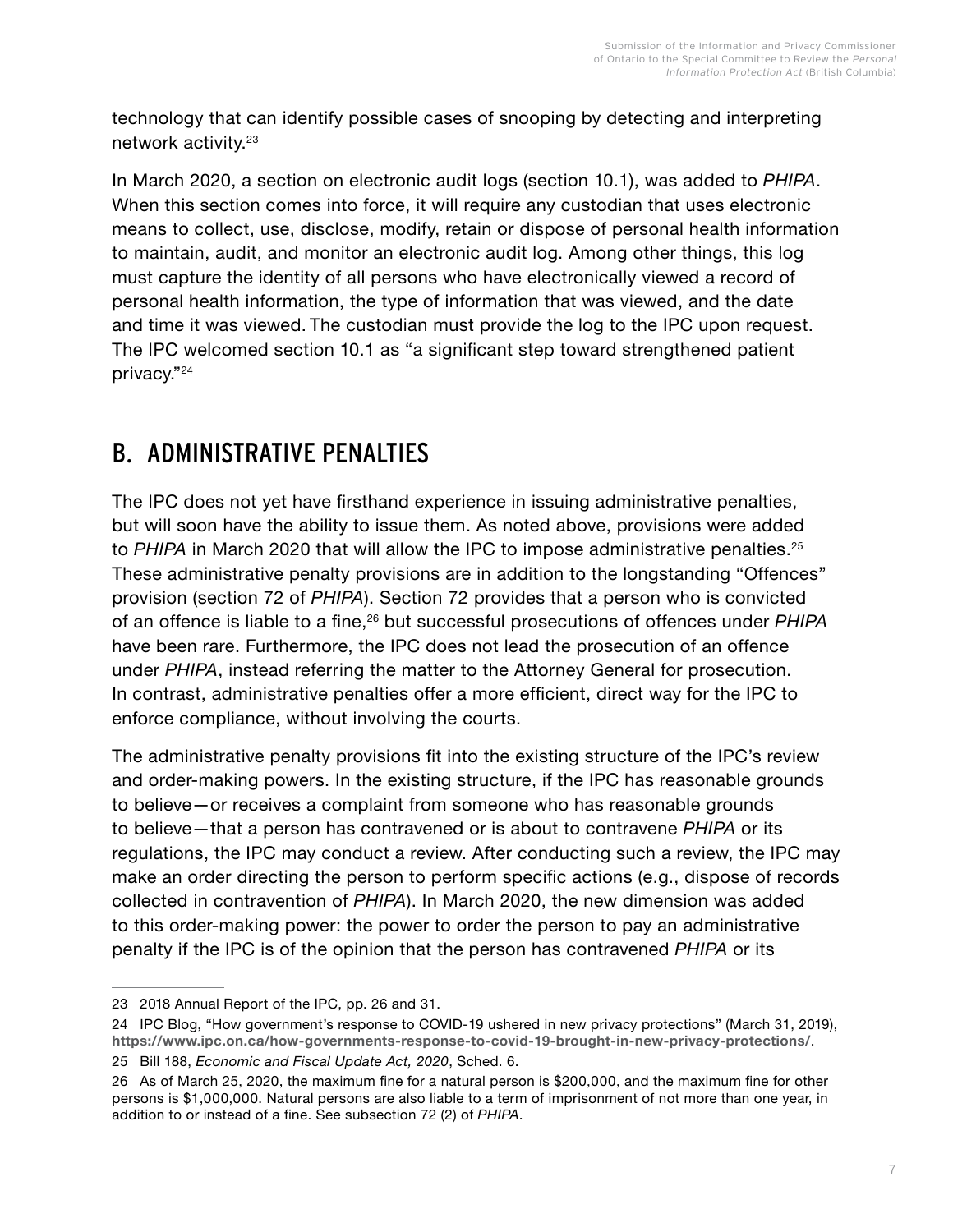regulations.27 Subsection 61.1 (1) of *PHIPA* states that such an order may be issued for the purposes of (a) encouraging compliance with *PHIPA* and its regulations; or (b) preventing a person from deriving, directly or indirectly, any economic benefit as a result of a contravention of PHIPA or its regulations.<sup>28</sup> The remainder of section 61.1 provides further requirements for the order, including the limitation period, the content of the order, and the person to whom payment shall be made.

Section 61.1 also provides that the amount of the penalty shall be determined by the IPC in accordance with the regulations made under *PHIPA*. Although *PHIPA* contains this regulation-making authority, $29$  the regulations pertaining to administrative penalties have not yet been drafted. Therefore, the IPC does not yet have any direct experience imposing administrative penalties but is preparing itself to do so once the regulations come to pass.

\* \* \*

The IPC appreciates the opportunity to make this submission, and hopes that it serves as helpful background information as the Special Committee conducts its review of *PIPA*.

Patricia Kosseim Information and Privacy Commissioner of Ontario

<sup>27</sup> *PHIPA*, clause 61 (1) (h.1).

<sup>28</sup> *PHIPA*, subsection 61.1 (1).

<sup>29</sup> *PHIPA*, clause 73 (1) (o.1) and subsection 73 (5).